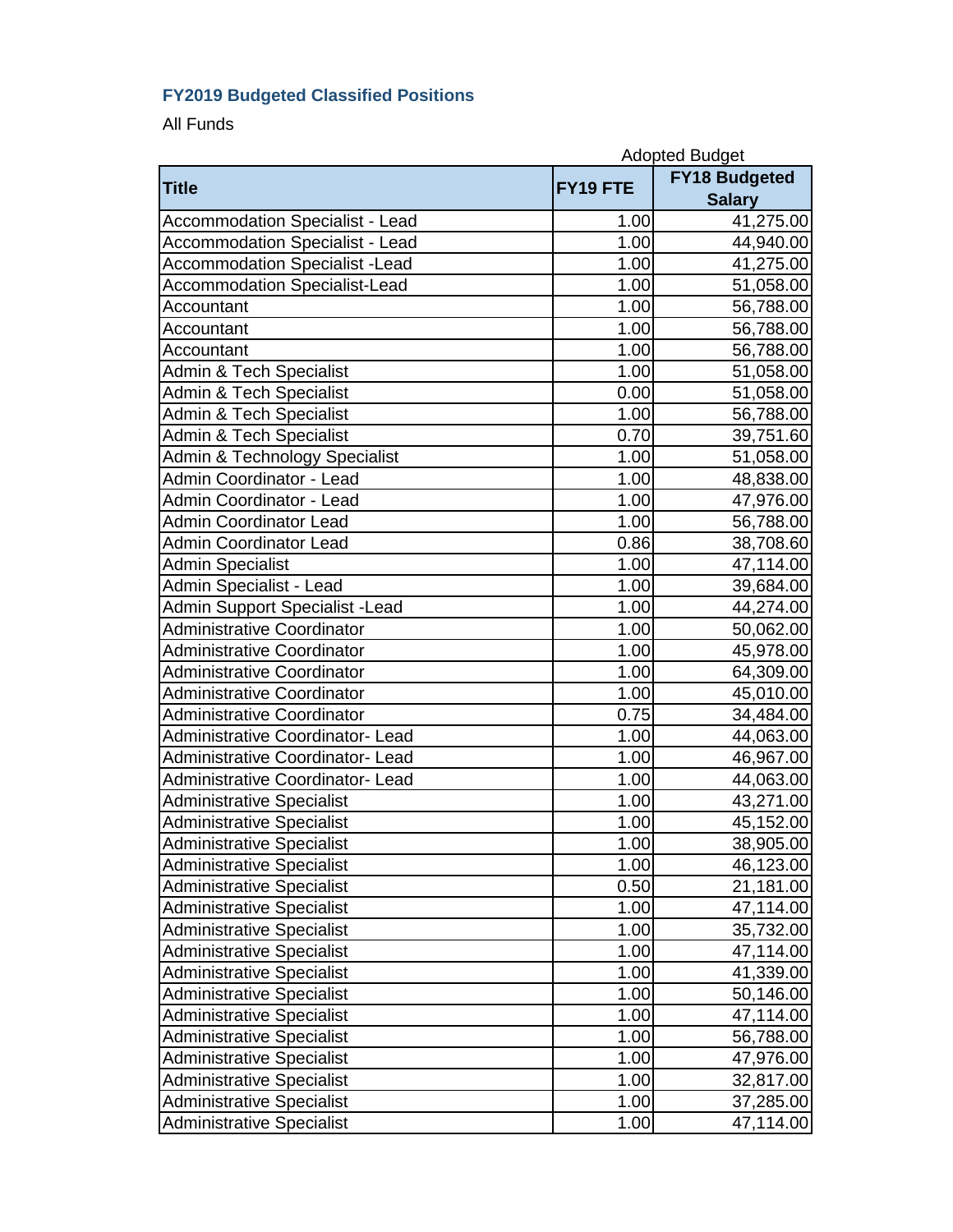| <b>Administrative Specialist</b>      | 1.00 | 50,146.00 |
|---------------------------------------|------|-----------|
| <b>Administrative Specialist</b>      | 1.00 | 40,596.00 |
| <b>Administrative Support Spec</b>    | 1.00 | 41,601.00 |
| <b>Administrative Support Special</b> | 1.00 | 33,577.00 |
| <b>Administrative Support Special</b> | 1.00 | 41,601.00 |
| <b>Administrative Support Special</b> | 1.00 | 44,274.00 |
| <b>Administrative Support Special</b> | 1.00 | 41,601.00 |
| <b>Administrative Support Special</b> | 0.86 | 35,776.86 |
| Aircraft Maintenance Tech             | 1.00 | 45,978.00 |
| Archives & Records Mgmt Spec          | 0.50 | 19,453.00 |
| Assessment/Testing Spec 2             | 1.00 | 42,299.00 |
| Assessment/Testing Spec 2             | 1.00 | 38,031.00 |
| Assessment/Testing Spec I             | 1.00 | 41,601.00 |
| Assessment/Testing Spec I             | 1.00 | 38,207.00 |
| Assessment/Testing Spec I             | 0.50 | 20,800.50 |
| Assessment/Testing Spec I             | 1.00 | 37,403.00 |
| Assessment/Testing Spec2              | 1.00 | 45,978.00 |
| <b>Book Buyer</b>                     | 1.00 | 47,114.00 |
| <b>Book Buyer</b>                     | 0.00 | 39,807.00 |
| <b>Book Buyer</b>                     | 0.00 | 39,807.00 |
| <b>Book Buyer</b>                     | 1.00 | 35,037.00 |
| <b>Book Buyer</b>                     | 1.00 | 36,560.00 |
| <b>Budget Operations Coordinator</b>  | 1.00 | 60,432.00 |
| <b>Child Care Center Coordinator</b>  | 1.00 | 59,160.00 |
| <b>Coord of Library Circ Svcs</b>     | 1.00 | 44,274.00 |
| Costumer                              | 0.50 | 25,073.00 |
| Courier                               | 1.00 | 26,745.00 |
| <b>Custodial Services Coordinator</b> | 1.00 | 44,274.00 |
| <b>Custodial Services Coord-Lead</b>  | 1.00 | 44,274.00 |
| Custodian                             | 1.00 | 29,476.00 |
| Custodian                             | 1.00 | 26,182.00 |
| Custodian                             | 1.00 | 26,182.00 |
| Custodian                             | 1.00 | 32,388.00 |
| Custodian                             | 1.00 | 34,522.00 |
| Custodian                             | 1.00 | 34,522.00 |
| Custodian                             | 1.00 | 34,522.00 |
| Custodian                             | 1.00 | 34,522.00 |
| Custodian                             | 1.00 | 26,182.00 |
| Custodian                             | 1.00 | 26,745.00 |
| Custodian                             | 1.00 | 34,522.00 |
| Custodian                             | 1.00 | 34,522.00 |
| Custodian                             | 1.00 | 35,933.03 |
| Custodian                             | 1.00 | 34,522.00 |
| Custodian                             | 1.00 | 34,522.00 |
| Custodian                             | 1.00 | 29,120.00 |
| Degree Evaluator                      | 1.00 | 35,680.00 |
| Degree Evaluator                      | 1.00 | 51,138.00 |
| Degree Evaluator                      | 1.00 | 44,137.00 |
| Degree Evaluator                      | 1.00 | 46,055.00 |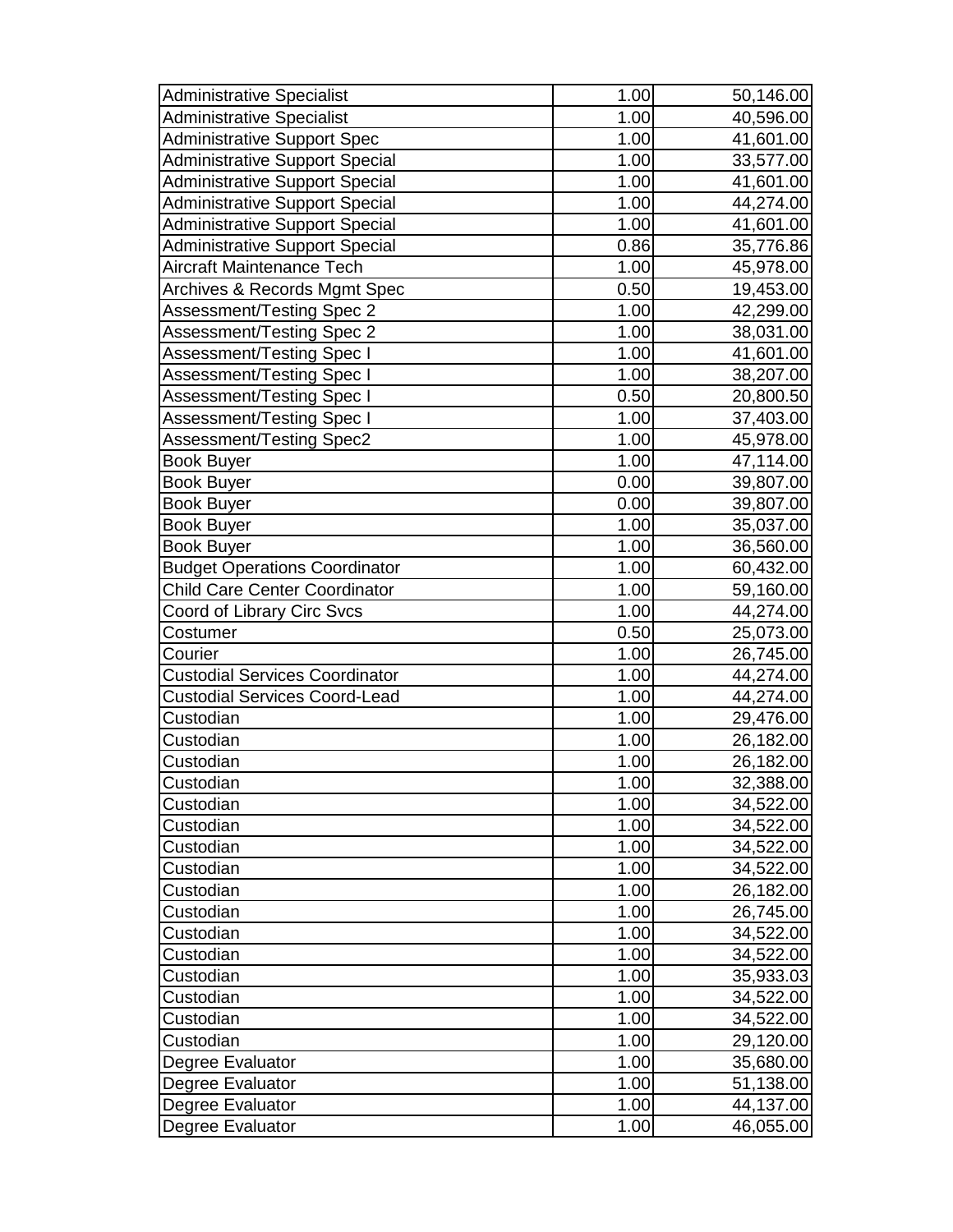| <b>Department Coordinator</b>        | 1.00 | 45,978.00 |
|--------------------------------------|------|-----------|
| <b>Department Coordinator</b>        | 1.00 | 60,432.00 |
| <b>Department Coordinator</b>        | 1.00 | 56,788.00 |
| <b>Department Coordinator</b>        | 1.00 | 53,361.00 |
| <b>Department Coordinator</b>        | 1.00 | 53,361.00 |
| Dev Disabilities Spec 1 Lead         | 1.00 | 37,403.00 |
| Dev Disabilities Specialist 1        | 1.00 | 41,601.00 |
| Dev Disabilities Specialist 1        | 1.00 | 41,601.00 |
| Dev Disabilities Specialist 2        | 1.00 | 51,058.00 |
| Dev Disabilities Specialist 2        | 1.00 | 51,058.00 |
| <b>Early Childhood Teacher</b>       | 0.69 | 28,621.00 |
| Early Childhood Teacher              | 0.69 | 28,621.00 |
| <b>Early Childhood Teacher</b>       | 0.89 | 36,817.00 |
| <b>Early Childhood Teacher</b>       | 0.69 | 25,733.00 |
| <b>Early Childhood Teacher</b>       | 0.89 | 36,817.00 |
| <b>Early Childhood Teacher</b>       | 1.00 | 37,024.89 |
| Electrician                          | 1.00 | 53,104.00 |
| <b>Facilities Specialist</b>         | 0.70 | 23,010.00 |
| <b>Facility Coordinator</b>          | 1.00 | 50,146.00 |
| <b>Facility Planner 2</b>            | 1.00 | 77,482.00 |
| Facility Planner 2 - Lead            | 1.00 | 81,384.00 |
| <b>Financial Aid Advisor</b>         | 1.00 | 60,432.00 |
| <b>Financial Aid Advisor</b>         | 1.00 | 56,788.00 |
| <b>Financial Aid Advisor</b>         | 1.00 | 51,018.00 |
| <b>Financial Aid Advisor</b>         | 1.00 | 56,788.00 |
| <b>Financial Aid Advisor</b>         | 1.00 | 46,894.00 |
| <b>Financial Aid Advisor</b>         | 1.00 | 49,984.00 |
| <b>Financial Aid Advisor</b>         | 1.00 | 49,984.00 |
| <b>Financial Aid Advisor</b>         | 1.00 | 56,788.00 |
| <b>Financial Aid Representative</b>  | 1.00 | 38,783.00 |
| <b>Financial Specialist 1</b>        | 1.00 | 44,274.00 |
| <b>Financial Specialist 1</b>        | 1.00 | 43,342.00 |
| <b>Financial Specialist 1</b>        | 0.63 | 27,893.00 |
| <b>Financial Specialist 1</b>        | 0.50 | 22,137.00 |
| <b>Financial Specialist 1</b>        | 0.25 | 11,068.50 |
| <b>Financial Specialist 1</b>        | 0.25 | 11,068.50 |
| <b>Financial Specialist 2</b>        | 1.00 | 44,137.00 |
| <b>Financial Specialist 2</b>        | 1.00 | 39,684.00 |
| <b>Financial Specialist 2 - Lead</b> | 1.00 | 53,361.00 |
| <b>Financial Specialist 2 Lead</b>   | 1.00 | 53,361.00 |
| <b>Food Service Coordinator</b>      | 0.65 | 22,301.00 |
| <b>Food Service Coordinator</b>      | 1.00 | 30,573.70 |
| <b>Food Service Coordinator</b>      | 1.00 | 40,662.00 |
| <b>Food Service Coordinator</b>      | 1.00 | 47,114.00 |
| <b>Food Service Coordinator</b>      | 0.77 | 34,091.00 |
| <b>Food Service Coordinator</b>      | 0.86 | 34,969.32 |
| <b>Food Service Coordinator</b>      | 0.86 | 28,269.06 |
| <b>Food Service Specialist Lead</b>  | 0.50 | 14,873.00 |
| <b>Graphic Artist</b>                | 1.00 | 45,086.00 |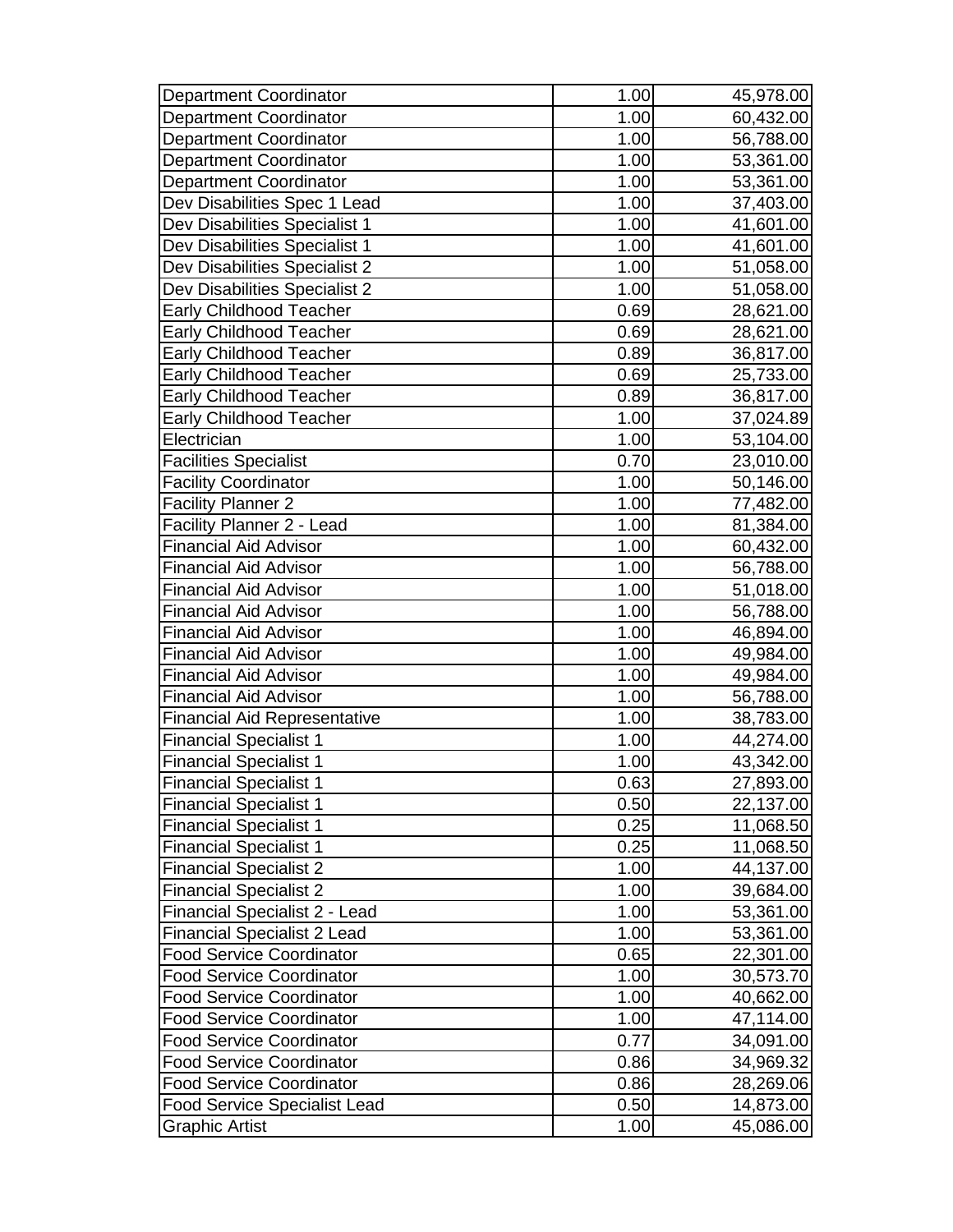| Groundskeeper/Equipment Oper          | 1.00 | 37,403.00 |
|---------------------------------------|------|-----------|
| <b>HR Analyst 1</b>                   | 1.00 | 56,788.00 |
| <b>HR Analyst 1</b>                   | 1.00 | 51,058.00 |
| <b>HR Analyst 1</b>                   | 1.00 | 46,894.00 |
| <b>HR Analyst 1</b>                   | 1.00 | 51,018.00 |
| HR Analyst 1 - Lead                   | 1.00 | 56,788.00 |
| HR Analyst 2                          | 1.00 | 52,071.00 |
| HR Analyst 2                          | 1.00 | 68,441.00 |
| <b>HVAC Technician</b>                | 1.00 | 60,432.00 |
| Information Technology Tech-A         | 1.00 | 60,432.00 |
| <b>Information Technology Tech-A</b>  | 1.00 | 59,160.00 |
| Information Technology Tech-A         | 1.00 | 60,432.00 |
| Information Technology Tech-A         | 1.00 | 60,432.00 |
| <b>Information Technology Tech-A</b>  | 0.20 | 13,688.20 |
| <b>Information Technology Tech-A</b>  | 0.80 | 54,752.80 |
| Information Technology Tech-A         | 0.64 | 38,676.00 |
| Information Technology Tech-A         | 0.36 | 21,756.00 |
| Information Technology Tech-A         | 1.00 | 52,071.00 |
| <b>Information Technology Tech-I</b>  | 1.00 | 42,819.00 |
| Information Technology Tech-I         | 0.50 | 26,036.00 |
| <b>Information Technology Tech-I</b>  | 0.50 | 26,036.00 |
| <b>Instructional Coordinating Spe</b> | 0.50 | 22,137.00 |
| <b>Instructional Coordinating Spe</b> | 0.00 | 19,904.00 |
| <b>Instructional Coordinating Spe</b> | 0.25 | 9,952.00  |
| <b>Instructional Coordinating Spe</b> | 0.70 | 32,912.00 |
| <b>Instructional Specialist</b>       | 0.84 | 37,190.00 |
| <b>Instructional Specialist</b>       | 0.73 | 32,320.00 |
| <b>Instructional Specialist</b>       | 1.00 | 31,846.00 |
| <b>Instructional Specialist</b>       | 0.42 | 16,719.00 |
| <b>Instructional Specialist</b>       | 0.42 | 16,719.00 |
| <b>Instructional Specialist</b>       | 1.00 | 44,274.00 |
| <b>Instructional Specialist</b>       | 0.50 | 22,137.00 |
| <b>Instructional Specialist</b>       | 0.50 | 22,137.00 |
| <b>Instructional Specialist</b>       | 0.84 | 37,190.00 |
| <b>KLCC News Director</b>             | 1.00 | 45,086.00 |
| <b>KLCC Program Host</b>              | 0.63 | 29,682.00 |
| <b>KLCC Program Host Lead</b>         | 1.00 | 52,237.00 |
| <b>KLCC Sales Representative</b>      | 1.00 | 24,679.00 |
| <b>KLCC Sales Representative</b>      | 1.00 | 28,641.00 |
| Lead Aircraft Maintenance Tech        | 1.00 | 64,309.00 |
| Lead Carpenter                        | 1.00 | 56,788.00 |
| Lead Carpenter                        | 1.00 | 53,361.00 |
| Lead Custodian                        | 1.00 | 39,095.00 |
| Lead Electrician                      | 1.00 | 77,482.00 |
| Lead Groundskeeper                    | 1.00 | 53,361.00 |
| Lead HVAC Technician                  | 1.00 | 64,309.00 |
| Lead KLCC Program Host-Lead           | 1.00 | 50,146.00 |
| <b>Lead Student Advisor 2</b>         | 1.00 | 50,975.00 |
| <b>Lead Student Services Spec</b>     | 1.00 | 37,403.00 |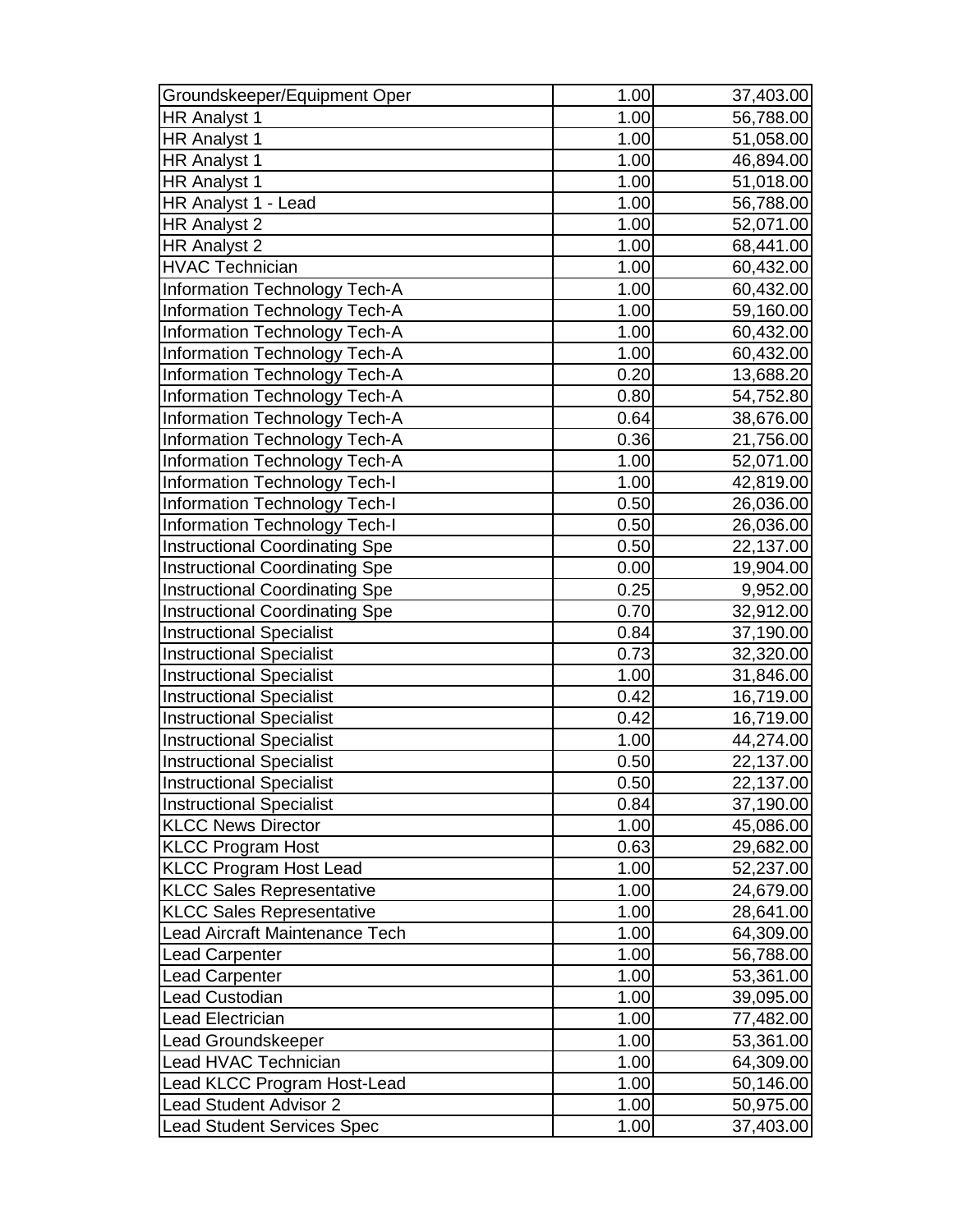| <b>Library Assistant</b>            | 1.00 | 34,522.00 |
|-------------------------------------|------|-----------|
| <b>Library Assistant</b>            | 1.00 | 33,796.00 |
| <b>Library Associate</b>            | 1.00 | 44,137.00 |
| <b>Library Associate</b>            | 1.00 | 50,146.00 |
| Library Technician                  | 1.00 | 35,845.00 |
| Maintenance Worker                  | 1.00 | 42,361.00 |
| Maintenance Worker                  | 1.00 | 42,361.00 |
| <b>Marketing Specialist</b>         | 1.00 | 44,274.00 |
| <b>Network Administration Spc-A</b> | 1.00 | 69,664.00 |
| <b>Network Administration Spc-A</b> | 1.00 | 77,482.00 |
| <b>Network Administration Spc-A</b> | 1.00 | 77,482.00 |
| <b>Network Administration Spc-A</b> | 1.00 | 77,482.00 |
| <b>Network Administration Spc-A</b> | 1.00 | 77,482.00 |
| <b>Network Administration Spc-A</b> | 1.00 | 65,357.00 |
| <b>Network Administration Spc-A</b> | 1.00 | 77,482.00 |
| <b>Network Administration Spc-A</b> | 1.00 | 77,482.00 |
| <b>Network Administration Spc-I</b> | 1.00 | 65,357.00 |
| <b>Office Support Specialist</b>    | 0.59 | 18,734.00 |
| Painter                             | 1.00 | 50,146.00 |
| Painter                             | 1.00 | 53,361.00 |
| <b>Procurement Specialist</b>       | 1.00 | 49,090.00 |
| <b>Production Copier Operator</b>   | 1.00 | 41,601.00 |
| <b>Project Coordinator</b>          | 1.00 | 53,104.00 |
| <b>Project Coordinator</b>          | 1.00 | 56,516.00 |
| <b>Project Coordinator</b>          | 1.00 | 64,309.00 |
| <b>Project Coordinator</b>          | 1.00 | 62,955.00 |
| <b>Project Coordinator</b>          | 1.00 | 53,104.00 |
| <b>Project Coordinator</b>          | 1.00 | 42,228.00 |
| <b>Project Coordinator</b>          | 1.00 | 64,309.00 |
| <b>Project Coordinator</b>          | 1.00 | 59,063.00 |
| <b>Project Coordinator</b>          | 1.00 | 39,262.44 |
| <b>Project Coordinator</b>          | 1.00 | 64,309.00 |
| <b>Project Coordinator</b>          | 1.00 | 56,788.00 |
| <b>Project Coordinator</b>          | 1.00 | 64,309.00 |
| <b>Project Coordinator</b>          | 1.00 | 61,630.00 |
| <b>Project Coordinator</b>          | 1.00 | 64,309.00 |
| <b>Project Coordinator</b>          | 1.00 | 65,590.00 |
| <b>Project Coordinator</b>          | 1.00 | 64,309.00 |
| <b>Project Coordinator</b>          | 1.00 | 64,309.00 |
| <b>Project Coordinator</b>          | 1.00 | 64,309.00 |
| <b>Project Coordinator</b>          | 1.00 | 64,309.00 |
| <b>Project Coordinator</b>          | 1.00 | 60,132.00 |
| <b>Project Coordinator</b>          | 1.00 | 64,309.00 |
| <b>Project Coordinator</b>          | 1.00 | 56,516.00 |
| <b>Project Coordinator</b>          | 1.00 | 64,309.00 |
| <b>Project Coordinator</b>          | 1.00 | 64,309.00 |
| <b>Project Coordinator</b>          | 1.00 | 64,309.00 |
| <b>Project Coordinator</b>          | 1.00 | 56,603.00 |
| <b>Project Coordinator</b>          | 1.00 | 68,441.00 |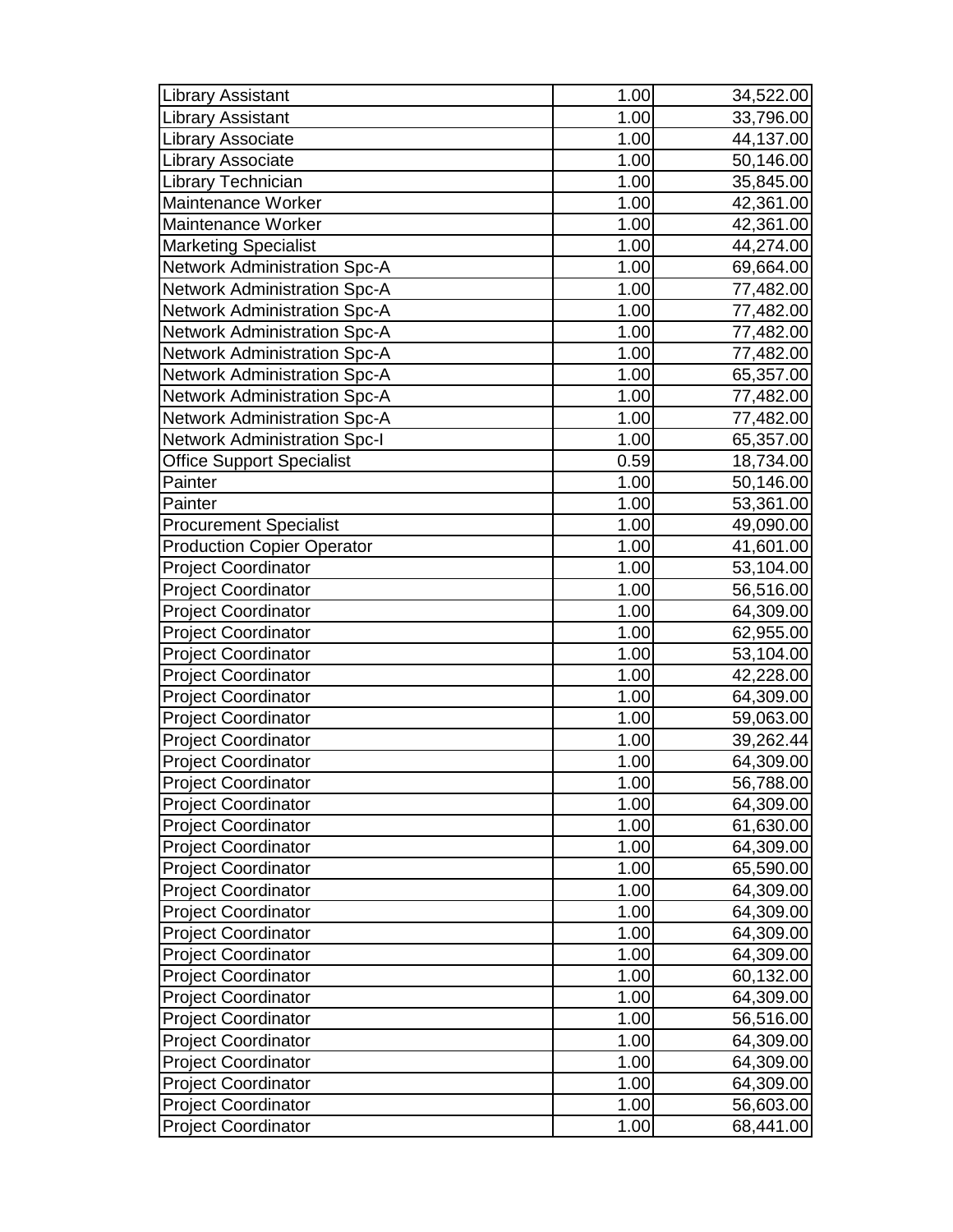| <b>Project Coordinator</b>            | 1.00              | 64,309.00 |
|---------------------------------------|-------------------|-----------|
| <b>Project Coordinator</b>            | 1.00              | 59,063.00 |
| <b>Project Coordinator</b>            | 1.00              | 60,333.00 |
| <b>Project Coordinator</b>            | 0.50              | 28,910.00 |
| <b>Project Coordinator</b>            | 0.50              | 28,910.00 |
| <b>Project Coordinator</b>            | 1.00              | 64,309.00 |
| <b>Project Coordinator</b>            | 1.00              | 58,829.00 |
| <b>Project Coordinator</b>            | 0.25              | 15,407.50 |
| <b>Project Coordinator</b>            | 0.75              | 46,223.00 |
| <b>Project Coordinator</b>            | 0.50              | 32,154.50 |
| Project Coordinator - Lead            | 1.00              | 68,441.00 |
| <b>Project Coordinator-Bilingual</b>  | 1.00              | 65,590.00 |
| <b>Project Coordinator-Lead</b>       | 1.00              | 56,516.00 |
| Project Coordinator-Lead              | 1.00              | 68,441.00 |
| <b>Project Specialist 1</b>           | 1.00              | 47,046.00 |
| <b>Project Specialist 1</b>           | 1.00              | 53,361.00 |
| <b>Project Specialist 1</b>           | $\overline{1}.00$ | 49,090.00 |
| <b>Project Specialist 2</b>           | 0.40              | 22,715.20 |
| <b>Project Specialist 2</b>           | 1.00              | 43,068.00 |
| <b>Project Specialist 2</b>           | 1.00              | 56,788.00 |
| <b>Project Specialist 2</b>           | 1.00              | 56,788.00 |
| <b>Project Specialist 2</b>           | 1.00              | 46,894.00 |
| <b>Project Specialist 2</b>           | 1.00              | 52,156.00 |
| <b>Project Specialist 2</b>           | 1.00              | 44,940.00 |
| <b>Project Specialist 2</b>           | 1.00              | 55,593.00 |
| Project Specialist 2- lead            | 1.00              | 47,902.00 |
| <b>Public Information Specialist</b>  | 0.50              | 26,680.50 |
| <b>Public Information Specialist</b>  | 1.00              | 53,361.00 |
| <b>Public Safety Officer 1</b>        | 1.00              | 44,137.00 |
| <b>Public Safety Officer 1</b>        | 1.00              | 37,230.00 |
| <b>Public Safety Officer 1 Lead</b>   | 1.00              | 40,469.00 |
| Public Safety Officer 2 Lead          | 1.00              | 60,432.00 |
| Public Safety Officer 2-Lead          | 1.00              | 47,824.00 |
| Rec/Club Sports & Spec Events         | 1.00              | 41,601.00 |
| <b>Science Laboratory Coordinator</b> | 1.00              | 55,502.00 |
| <b>Science Laboratory Coordinator</b> | 1.00              | 54,334.00 |
| Special Maintenance Lead              | 1.00              | 50,146.00 |
| <b>Student Advisor 1</b>              | 1.00              | 44,274.00 |
| <b>Student Advisor 2</b>              | 1.00              | 43,136.00 |
| <b>Student Advisor 2</b>              | 1.00              | 47,824.00 |
| <b>Student Advisor 2</b>              | 1.00              | 44,063.00 |
| <b>Student Advisor 2</b>              | 0.67              | 28,166.00 |
| <b>Student Advisor 2</b>              | 1.00              | 50,062.00 |
| <b>Student Advisor 2</b>              | 1.00              | 43,136.00 |
| <b>Student Advisor 2</b>              | 1.00              | 47,976.00 |
| <b>Student Advisor 2</b>              | 1.00              | 40,406.00 |
| <b>Student Advisor 2</b>              | 1.00              | 56,788.00 |
| <b>Student Advisor 2</b>              | 1.00              | 37,967.00 |
| <b>Student Advisor 2</b>              | 1.00              | 47,114.00 |